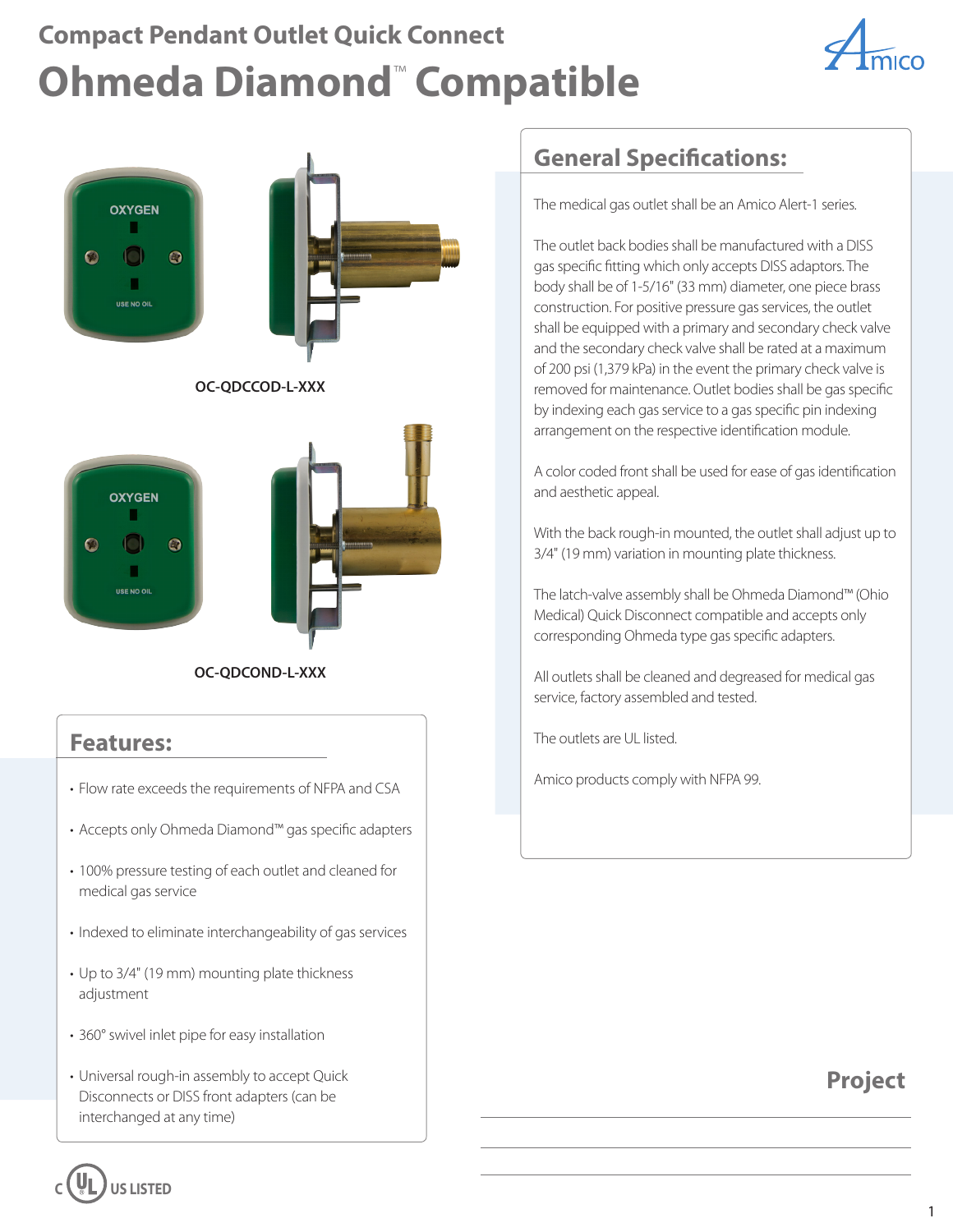# **Technical** Specifications